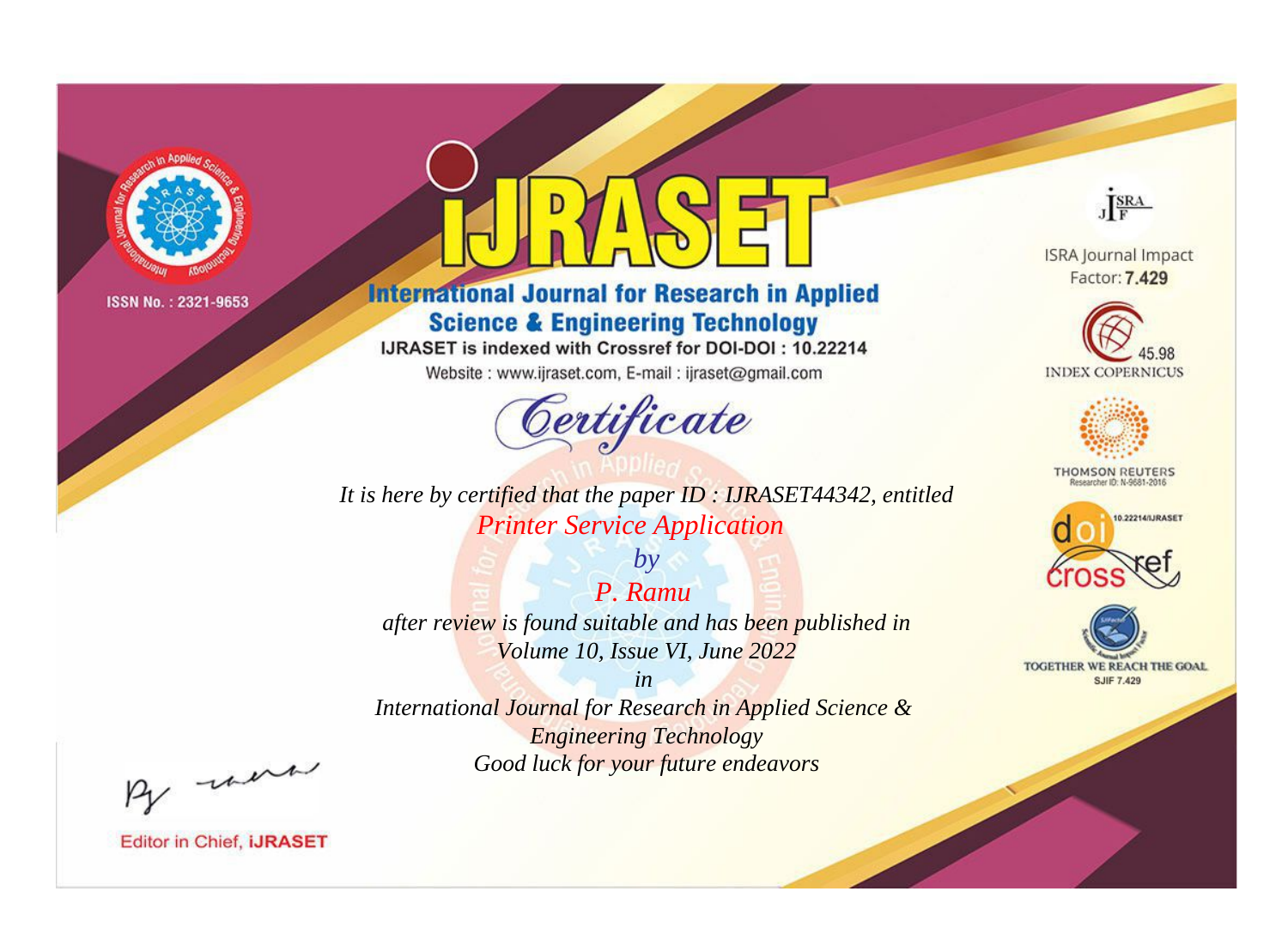

# **International Journal for Research in Applied Science & Engineering Technology**

IJRASET is indexed with Crossref for DOI-DOI: 10.22214

Website: www.ijraset.com, E-mail: ijraset@gmail.com



JERA

**ISRA Journal Impact** Factor: 7.429





**THOMSON REUTERS** 



TOGETHER WE REACH THE GOAL **SJIF 7.429** 

It is here by certified that the paper ID: IJRASET44342, entitled **Printer Service Application** 

 $b\nu$ **Musham Pranay Sai** after review is found suitable and has been published in Volume 10, Issue VI, June 2022

 $in$ International Journal for Research in Applied Science & **Engineering Technology** Good luck for your future endeavors

By morn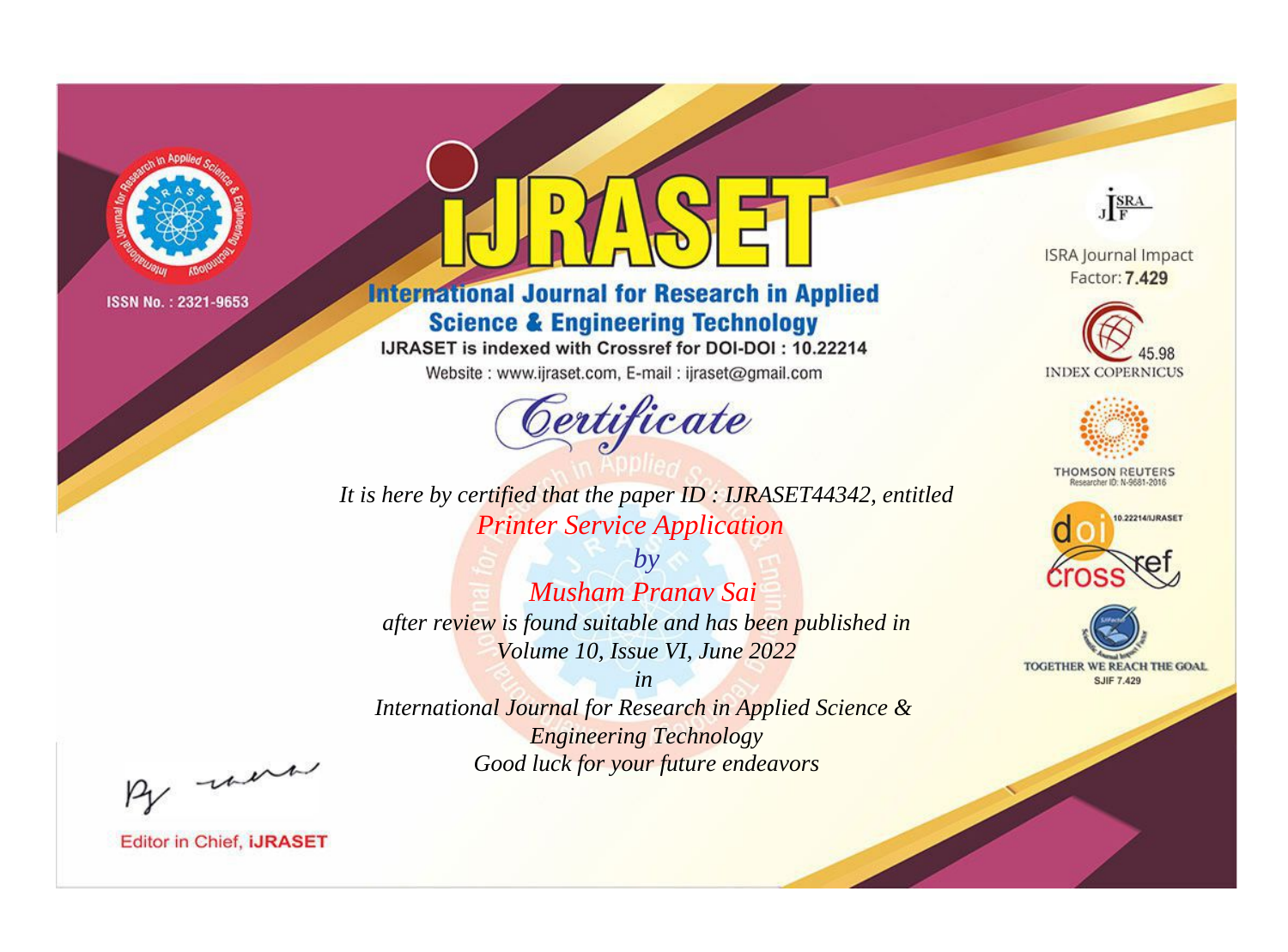

# **International Journal for Research in Applied Science & Engineering Technology**

IJRASET is indexed with Crossref for DOI-DOI: 10.22214

Website: www.ijraset.com, E-mail: ijraset@gmail.com



JERA **ISRA Journal Impact** 

Factor: 7.429





**THOMSON REUTERS** 



TOGETHER WE REACH THE GOAL **SJIF 7.429** 

*It is here by certified that the paper ID : IJRASET44342, entitled Printer Service Application*

*by D. Revanth Reddy after review is found suitable and has been published in Volume 10, Issue VI, June 2022*

*in* 

*International Journal for Research in Applied Science & Engineering Technology Good luck for your future endeavors*

By morn